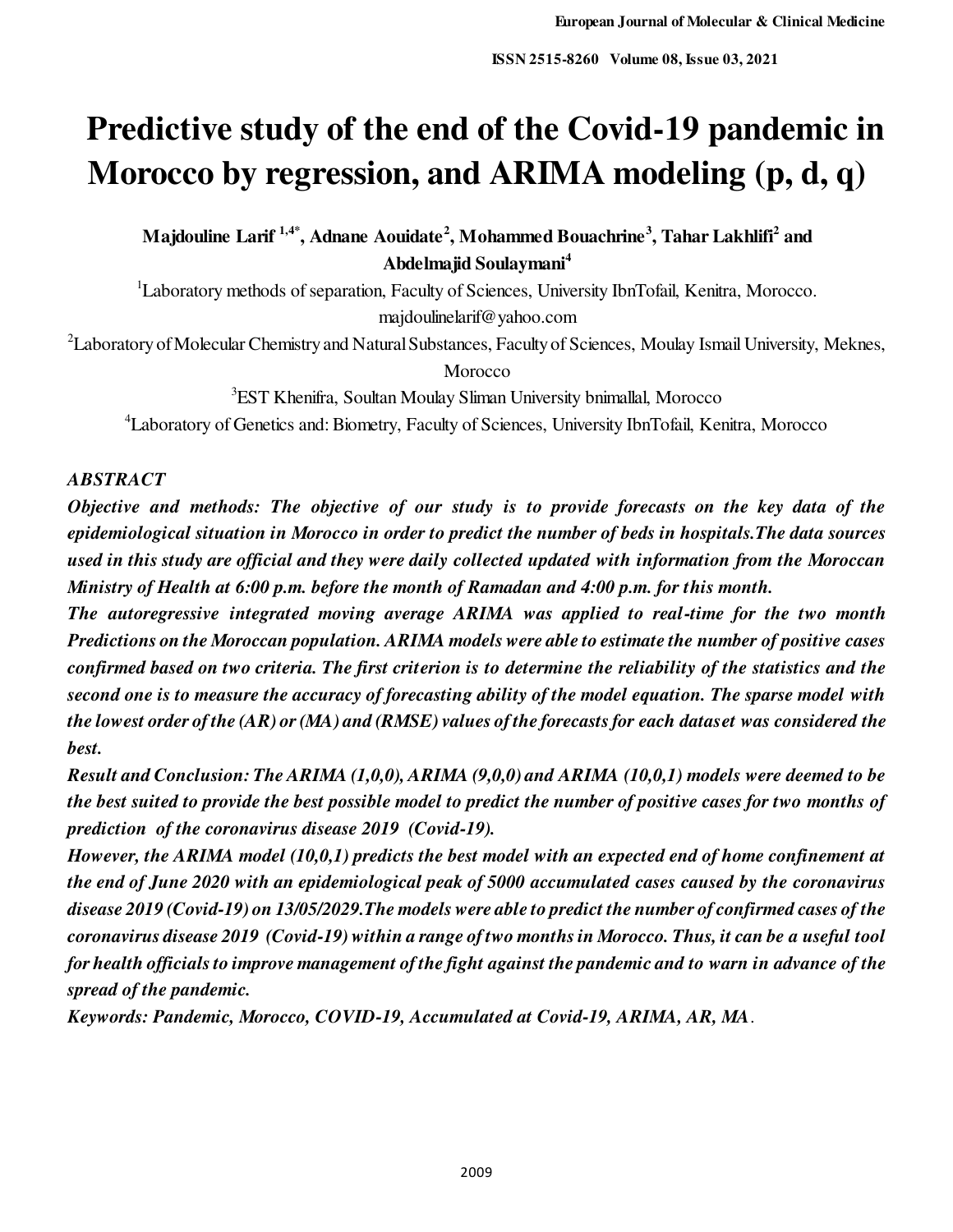## **1.INTRODUCTION**

Covid-19 refers to "Coronavirus Disease 2019", the disease caused by a virus of the Coronaviridae family, SARS-CoV-2. This infectious disease is a zoonosis. The coronavirus disease 2019 (Càvid-19) emergency, which changed our habits and our lifestyles this year 2020, it occurred as an epidemic in the city of Wuhan, China, but it later became a pandemic affecting the populations of the whole planet [1].

The coronavirus disease 2019 (Covid-19) pushed scientific researchers to make forecasts on its duration for various aggregation territories, by age... to continue the epidemic without waiting for the end also for reasons of organization and adaptation of the system and healthcare facilities, as well as for the effects of imbalance in the socio-economic system [2,3].

The coronavirus disease 2019 (Covid-19) pandemic has already affected more than 2.4 million people and claimed the lives of more than 160,000 people. It takes a very heavy toll on families, societies, health systems and economies around the world and, as long as this virus threatens a country, whole world will be at risk [4]. Mo-rocco introduced mandatory quarantine as early as March 20, 18 days after the first confirmed the coronavirus disease 2019 (Covid-19) case appeared. It has then car-ried out 100,000 screening tests in early April (initially) then extended, from Mon-day, April 13, to six Centers University HealthCare (CHUs) the possibility of carry-ing out tests. However, quarantine and isolation confirm that these two factors played an important role in Morocco [5,6].In this pandemic we adopted the ARIMA mathematical model according to the XLSTAT software to study the dynamics of the spread of the coronavirus disease 2019 (Covid-19) while taking into account the ef-fect of quarantine of healthy individuals and isolation of those infected.

Next, we will examine the iterative statistical approach which consists in refining ARIMA forecast models or space-state models, chosen according to the tests for re-siduals [7].

The objective of our study is to provide forecasts on the key data of the epidemio-logical situation in Morocco, namely:

- The number of deaths and the mortality rate;
- The number of beds to be provided in hospitals.
- The number of positive and cumulative cases at the coronavirus disease 2019 (Covid-19);
- Lethality rate;
- The number of healing and the number saved (negative test);
- The forecast date of the epidemiological peak.

## **2. MATERIAL AND METHODS**

The data sources used are official. They were daily collected and kept up to date with numbers from the Ministry of Health of Morocco at 6 hours and at 4 hours the month of Ramadan.

The following (**Table 1 and Table 1 bis**) shows the data for the months of March and April during the pandemic period in Morocco.

|  |  |  |  |  |  | Table 1: Data collected by the Ministry of Health during the Covid 19 pandemic in March |  |  |  |  |  |
|--|--|--|--|--|--|-----------------------------------------------------------------------------------------|--|--|--|--|--|
|--|--|--|--|--|--|-----------------------------------------------------------------------------------------|--|--|--|--|--|

| Date | Number of                                               | Number of | Number   Number | number  | Case     | <b>Mortality</b> |
|------|---------------------------------------------------------|-----------|-----------------|---------|----------|------------------|
|      | confirmed cases /   Accumulated   of deaths /   Healing |           |                 | saved / | fatality | rate $/M$        |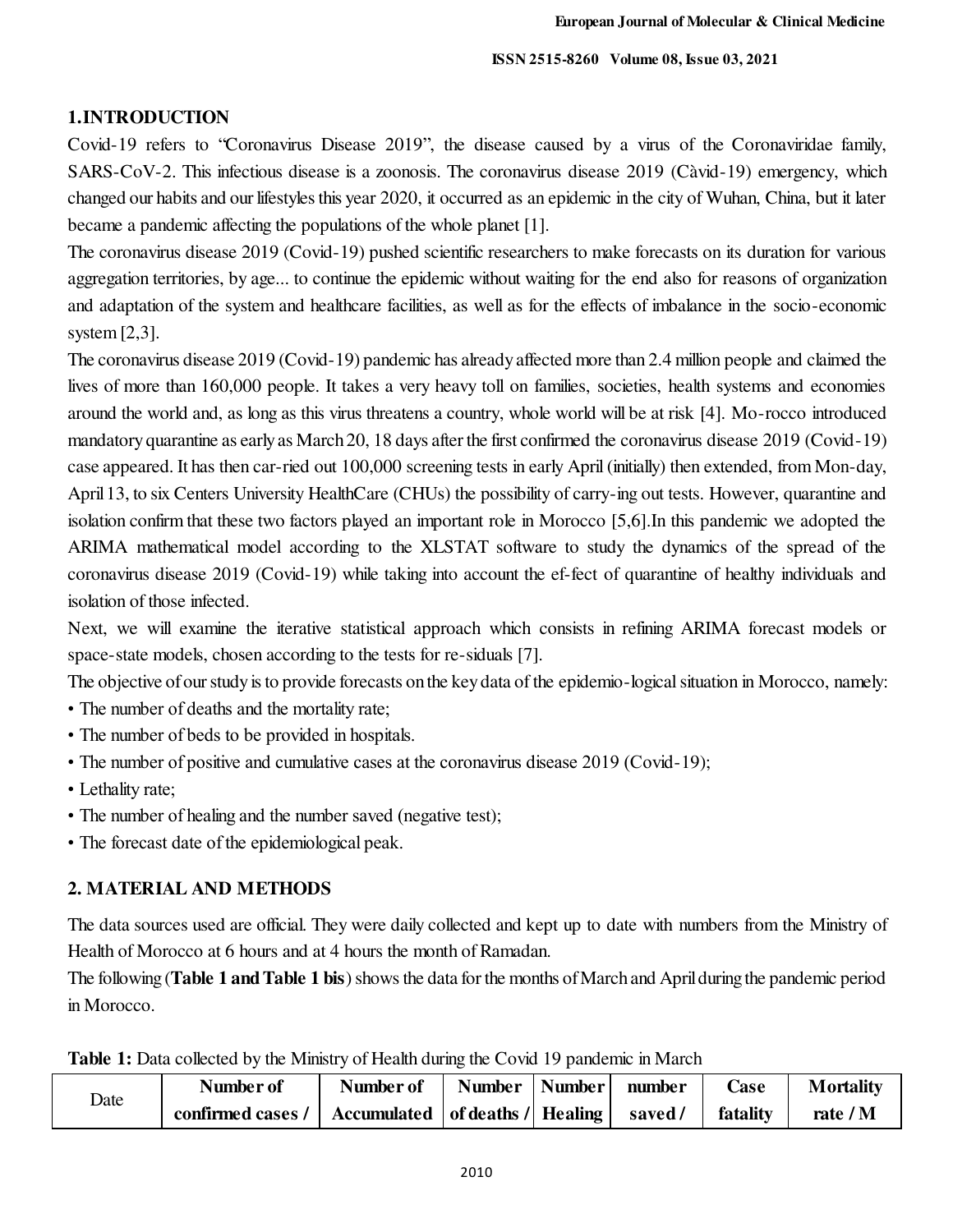|  |  | <b>ISSN 2515-8260</b> Volume 08, Issue 03, 2021 |
|--|--|-------------------------------------------------|
|--|--|-------------------------------------------------|

|            | <b>Day</b>       | <b>Cases / Days</b> | <b>Day</b>       | /Day             | Day  | rate %           |                  |
|------------|------------------|---------------------|------------------|------------------|------|------------------|------------------|
| 01/03/2020 | $\boldsymbol{0}$ | $\boldsymbol{0}$    | $\boldsymbol{0}$ | $\boldsymbol{0}$ | 25   | $\boldsymbol{0}$ | $\boldsymbol{0}$ |
| 02/03/2020 |                  | 1                   | $\boldsymbol{0}$ | $\boldsymbol{0}$ | 28   | $\boldsymbol{0}$ | $\boldsymbol{0}$ |
| 03/03/2020 | $\boldsymbol{0}$ | $\mathbf{1}$        | $\boldsymbol{0}$ | $\boldsymbol{0}$ | 32   | $\boldsymbol{0}$ | $\boldsymbol{0}$ |
| 04/03/2020 | $\boldsymbol{0}$ | $\mathbf{1}$        | $\boldsymbol{0}$ | $\boldsymbol{0}$ | 34   | $\boldsymbol{0}$ | $\boldsymbol{0}$ |
| 05/03/2020 |                  | $\overline{2}$      | $\boldsymbol{0}$ | $\boldsymbol{0}$ | 36   | $\boldsymbol{0}$ | $\boldsymbol{0}$ |
| 06/03/2020 | $\boldsymbol{0}$ | $\mathbf{2}$        | $\boldsymbol{0}$ | $\boldsymbol{0}$ | 50   | $\boldsymbol{0}$ | $\boldsymbol{0}$ |
| 07/03/2020 | $\boldsymbol{0}$ | $\overline{2}$      | $\boldsymbol{0}$ | $\overline{0}$   | 55   | $\boldsymbol{0}$ | $\boldsymbol{0}$ |
| 08/03/2020 | $\boldsymbol{0}$ | $\overline{2}$      | $\boldsymbol{0}$ | $\boldsymbol{0}$ | 58   | $\boldsymbol{0}$ | $\boldsymbol{0}$ |
| 09/03/2020 | 1                | $\overline{2}$      | $\boldsymbol{0}$ | $\boldsymbol{0}$ | 60   | $\boldsymbol{0}$ | $\boldsymbol{0}$ |
| 10/03/2020 | $\boldsymbol{0}$ | 3                   | $\boldsymbol{0}$ | $\boldsymbol{0}$ | 66   | $\overline{0}$   | $\boldsymbol{0}$ |
| 11/03/2020 | 3                | 6                   | $\mathbf{1}$     | $\boldsymbol{0}$ | 78   | 16,667           | 0,029            |
| 12/03/2020 | $\boldsymbol{0}$ | 6                   | $\mathbf{1}$     | $\boldsymbol{0}$ | 91   | 16,667           | 0,029            |
| 13/03/2020 | $\overline{2}$   | 8                   | $\mathbf{1}$     | $\mathbf{1}$     | 106  | 12,500           | 0,029            |
| 14/03/2020 | 10               | 18                  | $\mathbf{1}$     | $\mathbf{1}$     | 112  | 5,556            | 0,029            |
| 15/03/2020 | 10               | 28                  | $\mathbf{1}$     | $\mathbf{1}$     | 122  | 3,571            | 0,029            |
| 16/03/2020 | 9                | 37                  | $\mathbf{1}$     | $\mathbf{1}$     | 152  | 2,703            | 0,029            |
| 17/03/2020 | $\overline{7}$   | 44                  | $\overline{2}$   | $\mathbf{1}$     | 183  | 4,545            | 0,057            |
| 18/03/2020 | 10               | 54                  | $\overline{c}$   | $\mathbf{1}$     | 263  | 3,704            | 0,057            |
| 19/03/2020 | 9                | 61                  | $\overline{2}$   | $\mathbf{1}$     | 276  | 3,279            | 0,057            |
| 20/03/2020 | 16               | 77                  | 3                | $\overline{2}$   | 374  | 3,896            | 0,086            |
| 21/03/2020 | 17               | 96                  | 3                | 3                | 441  | 3,125            | 0,086            |
| 22/03/2020 | 19               | 115                 | 4                | 3                | 512  | 3,478            | 0,114            |
| 23/03/2020 | 28               | 143                 | 4                | 5                | 643  | 2,797            | 0,114            |
| 24/03/2020 | 27               | 170                 | 5                | 6                | 685  | 2,941            | 0,143            |
| 25/03/2020 | 55               | 225                 | 6                | $\overline{7}$   | 740  | 2,667            | 0,171            |
| 26/03/2020 | 50               | 275                 | 10               | 8                | 931  | 3,636            | 0,286            |
| 27/03/2020 | 58               | 333                 | 21               | 11               | 1207 | 6,306            | 0,600            |
| 28/03/2020 | 65               | 359                 | 24               | 11               | 1461 | 6,685            | 0,686            |
| 29/03/2020 | 65               | 463                 | 26               | 13               | 1756 | 5,616            | 0,743            |
| 30/03/2020 | 71               | 534                 | 33               | 15               | 2195 | 6,180            | 0,943            |
| 31/03/2020 | 68               | 600                 | 36               | $24\,$           | 2298 | 6,000            | 1,029            |

## **With**

Number of cases confirmed by Covid 19 / day, Number of cases accumulated by the Covid 19 / day, Number of deaths by Covid 19 / day,Number of Covid Heals 19 / day, number saved by the Covid 19 / day.

:• Lethality rate  $\%$  = Number of deaths  $\div$  Cumulative number of infected people  $*$  100.

• **Mortality rate / Million** = Number of deaths ÷ Number of population (35, 000,000).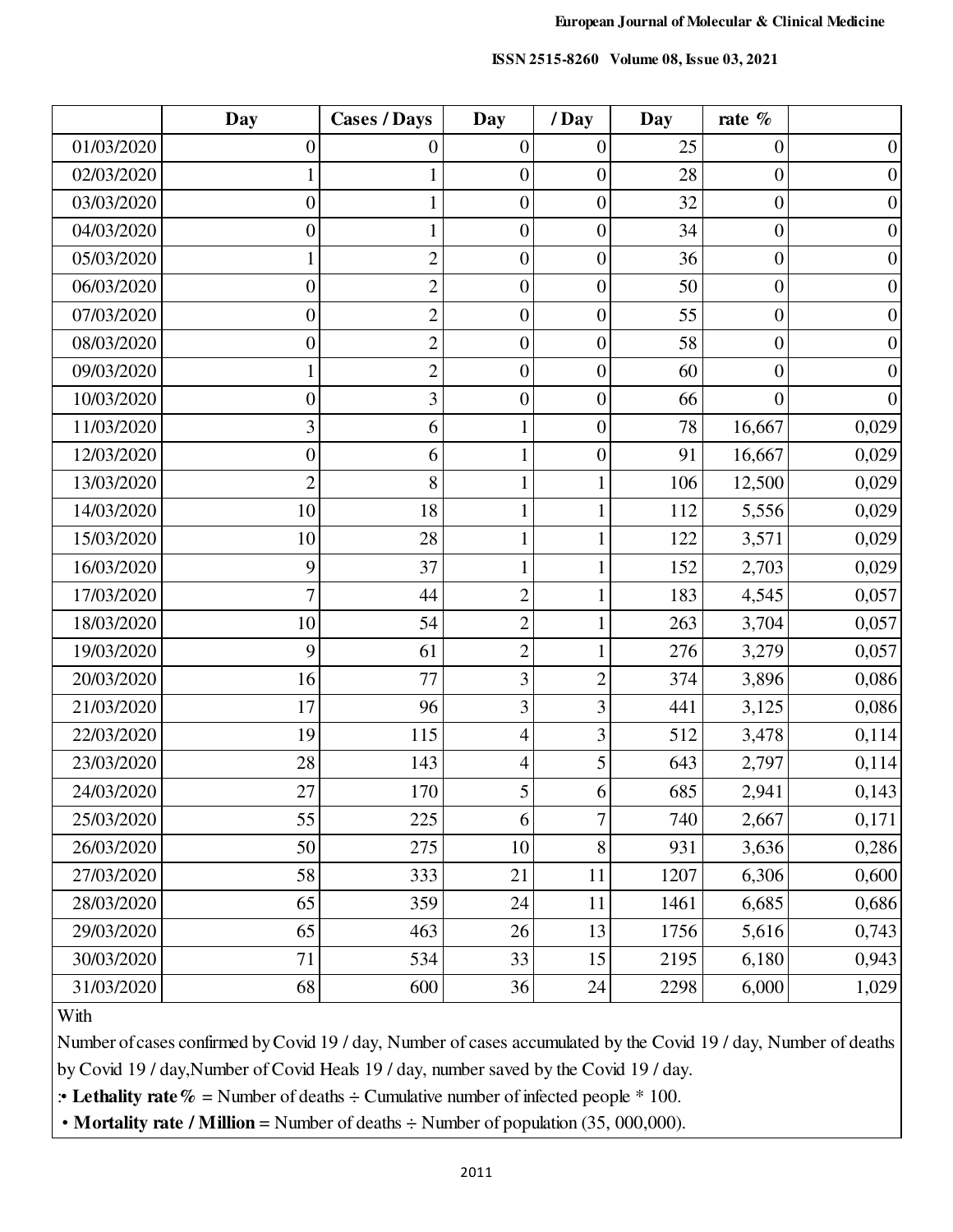| confirmed cases /<br>of deaths /<br>fatality<br>Date<br><b>Accumulated</b><br><b>Healing</b><br>saved/<br>rate / M<br><b>Cases / Days</b><br>$/$ Day<br>Day<br>Day<br>Day<br>rate $%$<br>01/04/2020<br>37<br>40<br>26<br>2653<br>5,763<br>642<br>2815<br>6,368<br>02/04/2020<br>49<br>691<br>44<br>30<br>47<br>56<br>03/04/2020<br>70<br>761<br>3062<br>6,176<br>122<br>883<br>58<br>3304<br>6,569<br>04/04/2020<br>65<br>69<br>71<br>3589<br>05/04/2020<br>107<br>990<br>6,970<br>130<br>80<br>81<br>3984<br>06/04/2020<br>1120<br>7,143<br>90<br>93<br>07/04/2020<br>64<br>1184<br>4253<br>7,601<br>93<br>91<br>1275<br>97<br>4372<br>7,294<br>08/04/2020<br>99<br>97<br>109<br>5009<br>09/04/2020<br>1374<br>7,060<br>1448<br>122<br>10/04/2020<br>74<br>107<br>5791<br>7,390<br>97<br>1545<br>146<br>6403<br>11/04/2020<br>111<br>7,184<br>177<br>6943<br>12/04/2020<br>116<br>1661<br>118<br>7,104<br>102<br>203<br>13/04/2020<br>1763<br>126<br>7365<br>7,147<br>125<br>1888<br>217<br>8034<br>14/04/2020<br>126<br>6,674<br>136<br>229<br>8626<br>15/04/2020<br>2024<br>127<br>6,275<br>259<br>2283<br>249<br>9713<br>16/04/2020<br>130<br>5,694<br>281<br>2564<br>281<br>17/04/2020<br>135<br>10388<br>5,265<br>121<br>2685<br>18/04/2020<br>137<br>314<br>11004<br>5,102<br>2855<br>327<br>19/04/2020<br>170<br>141<br>12668<br>4,939 |            | Number of | Number of | <b>Number</b> | <b>Number</b> | number | <b>Case</b> |                  |
|------------------------------------------------------------------------------------------------------------------------------------------------------------------------------------------------------------------------------------------------------------------------------------------------------------------------------------------------------------------------------------------------------------------------------------------------------------------------------------------------------------------------------------------------------------------------------------------------------------------------------------------------------------------------------------------------------------------------------------------------------------------------------------------------------------------------------------------------------------------------------------------------------------------------------------------------------------------------------------------------------------------------------------------------------------------------------------------------------------------------------------------------------------------------------------------------------------------------------------------------------------------------------------------------------------------------------------------------|------------|-----------|-----------|---------------|---------------|--------|-------------|------------------|
|                                                                                                                                                                                                                                                                                                                                                                                                                                                                                                                                                                                                                                                                                                                                                                                                                                                                                                                                                                                                                                                                                                                                                                                                                                                                                                                                                |            |           |           |               |               |        |             | <b>Mortality</b> |
|                                                                                                                                                                                                                                                                                                                                                                                                                                                                                                                                                                                                                                                                                                                                                                                                                                                                                                                                                                                                                                                                                                                                                                                                                                                                                                                                                |            |           |           |               |               |        |             |                  |
|                                                                                                                                                                                                                                                                                                                                                                                                                                                                                                                                                                                                                                                                                                                                                                                                                                                                                                                                                                                                                                                                                                                                                                                                                                                                                                                                                |            |           |           |               |               |        |             | 1,057            |
|                                                                                                                                                                                                                                                                                                                                                                                                                                                                                                                                                                                                                                                                                                                                                                                                                                                                                                                                                                                                                                                                                                                                                                                                                                                                                                                                                |            |           |           |               |               |        |             | 1,257            |
|                                                                                                                                                                                                                                                                                                                                                                                                                                                                                                                                                                                                                                                                                                                                                                                                                                                                                                                                                                                                                                                                                                                                                                                                                                                                                                                                                |            |           |           |               |               |        |             | 1,343            |
|                                                                                                                                                                                                                                                                                                                                                                                                                                                                                                                                                                                                                                                                                                                                                                                                                                                                                                                                                                                                                                                                                                                                                                                                                                                                                                                                                |            |           |           |               |               |        |             | 1,657            |
|                                                                                                                                                                                                                                                                                                                                                                                                                                                                                                                                                                                                                                                                                                                                                                                                                                                                                                                                                                                                                                                                                                                                                                                                                                                                                                                                                |            |           |           |               |               |        |             | 1,971            |
|                                                                                                                                                                                                                                                                                                                                                                                                                                                                                                                                                                                                                                                                                                                                                                                                                                                                                                                                                                                                                                                                                                                                                                                                                                                                                                                                                |            |           |           |               |               |        |             | 2,286            |
|                                                                                                                                                                                                                                                                                                                                                                                                                                                                                                                                                                                                                                                                                                                                                                                                                                                                                                                                                                                                                                                                                                                                                                                                                                                                                                                                                |            |           |           |               |               |        |             | 2,571            |
|                                                                                                                                                                                                                                                                                                                                                                                                                                                                                                                                                                                                                                                                                                                                                                                                                                                                                                                                                                                                                                                                                                                                                                                                                                                                                                                                                |            |           |           |               |               |        |             | 2,657            |
|                                                                                                                                                                                                                                                                                                                                                                                                                                                                                                                                                                                                                                                                                                                                                                                                                                                                                                                                                                                                                                                                                                                                                                                                                                                                                                                                                |            |           |           |               |               |        |             | 2,771            |
|                                                                                                                                                                                                                                                                                                                                                                                                                                                                                                                                                                                                                                                                                                                                                                                                                                                                                                                                                                                                                                                                                                                                                                                                                                                                                                                                                |            |           |           |               |               |        |             | 3,057            |
|                                                                                                                                                                                                                                                                                                                                                                                                                                                                                                                                                                                                                                                                                                                                                                                                                                                                                                                                                                                                                                                                                                                                                                                                                                                                                                                                                |            |           |           |               |               |        |             | 3,171            |
|                                                                                                                                                                                                                                                                                                                                                                                                                                                                                                                                                                                                                                                                                                                                                                                                                                                                                                                                                                                                                                                                                                                                                                                                                                                                                                                                                |            |           |           |               |               |        |             | 3,371            |
|                                                                                                                                                                                                                                                                                                                                                                                                                                                                                                                                                                                                                                                                                                                                                                                                                                                                                                                                                                                                                                                                                                                                                                                                                                                                                                                                                |            |           |           |               |               |        |             | 3,600            |
|                                                                                                                                                                                                                                                                                                                                                                                                                                                                                                                                                                                                                                                                                                                                                                                                                                                                                                                                                                                                                                                                                                                                                                                                                                                                                                                                                |            |           |           |               |               |        |             | 3,600            |
|                                                                                                                                                                                                                                                                                                                                                                                                                                                                                                                                                                                                                                                                                                                                                                                                                                                                                                                                                                                                                                                                                                                                                                                                                                                                                                                                                |            |           |           |               |               |        |             | 3,629            |
|                                                                                                                                                                                                                                                                                                                                                                                                                                                                                                                                                                                                                                                                                                                                                                                                                                                                                                                                                                                                                                                                                                                                                                                                                                                                                                                                                |            |           |           |               |               |        |             | 3,714            |
|                                                                                                                                                                                                                                                                                                                                                                                                                                                                                                                                                                                                                                                                                                                                                                                                                                                                                                                                                                                                                                                                                                                                                                                                                                                                                                                                                |            |           |           |               |               |        |             | 3,857            |
|                                                                                                                                                                                                                                                                                                                                                                                                                                                                                                                                                                                                                                                                                                                                                                                                                                                                                                                                                                                                                                                                                                                                                                                                                                                                                                                                                |            |           |           |               |               |        |             | 3,914            |
|                                                                                                                                                                                                                                                                                                                                                                                                                                                                                                                                                                                                                                                                                                                                                                                                                                                                                                                                                                                                                                                                                                                                                                                                                                                                                                                                                |            |           |           |               |               |        |             | 4,029            |
|                                                                                                                                                                                                                                                                                                                                                                                                                                                                                                                                                                                                                                                                                                                                                                                                                                                                                                                                                                                                                                                                                                                                                                                                                                                                                                                                                | 20/04/2020 | 191       | 3046      | 143           | 350           | 13340  | 4,695       | 4,086            |
| 3209<br>393<br>21/04/2020<br>163<br>145<br>14891<br>4,519                                                                                                                                                                                                                                                                                                                                                                                                                                                                                                                                                                                                                                                                                                                                                                                                                                                                                                                                                                                                                                                                                                                                                                                                                                                                                      |            |           |           |               |               |        |             | 4,143            |
| 237<br>3446<br>149<br>417<br>16439<br>4,324<br>22/04/2020                                                                                                                                                                                                                                                                                                                                                                                                                                                                                                                                                                                                                                                                                                                                                                                                                                                                                                                                                                                                                                                                                                                                                                                                                                                                                      |            |           |           |               |               |        |             | 4,257            |
| 122<br>3568<br>155<br>456<br>18379<br>4,344<br>23/04/2020                                                                                                                                                                                                                                                                                                                                                                                                                                                                                                                                                                                                                                                                                                                                                                                                                                                                                                                                                                                                                                                                                                                                                                                                                                                                                      |            |           |           |               |               |        |             | 4,429            |
| 24/04/2020<br>190<br>3758<br>158<br>486<br>20175<br>4,204                                                                                                                                                                                                                                                                                                                                                                                                                                                                                                                                                                                                                                                                                                                                                                                                                                                                                                                                                                                                                                                                                                                                                                                                                                                                                      |            |           |           |               |               |        |             | 4,514            |
| 139<br>3897<br>25/04/2020<br>159<br>537<br>21546<br>4,080                                                                                                                                                                                                                                                                                                                                                                                                                                                                                                                                                                                                                                                                                                                                                                                                                                                                                                                                                                                                                                                                                                                                                                                                                                                                                      |            |           |           |               |               |        |             | 4,543            |
| 26/04/2020<br>4065<br>168<br>593<br>23334<br>3,961<br>161                                                                                                                                                                                                                                                                                                                                                                                                                                                                                                                                                                                                                                                                                                                                                                                                                                                                                                                                                                                                                                                                                                                                                                                                                                                                                      |            |           |           |               |               |        |             | 4,600            |
| 27/04/2020<br>55<br>4120<br>162<br>695<br>25134<br>3,932                                                                                                                                                                                                                                                                                                                                                                                                                                                                                                                                                                                                                                                                                                                                                                                                                                                                                                                                                                                                                                                                                                                                                                                                                                                                                       |            |           |           |               |               |        |             | 4,629            |
| 28/04/2020<br>4252<br>132<br>165<br>778<br>26998<br>3,881                                                                                                                                                                                                                                                                                                                                                                                                                                                                                                                                                                                                                                                                                                                                                                                                                                                                                                                                                                                                                                                                                                                                                                                                                                                                                      |            |           |           |               |               |        |             | 4,714            |
| 29/04/2020<br>169<br>928<br>4321<br>168<br>28600<br>3,888                                                                                                                                                                                                                                                                                                                                                                                                                                                                                                                                                                                                                                                                                                                                                                                                                                                                                                                                                                                                                                                                                                                                                                                                                                                                                      |            |           |           |               |               |        |             | 4,800            |
| 30/04/2020<br>38<br>4359<br>3,854<br>168<br>969<br>29963                                                                                                                                                                                                                                                                                                                                                                                                                                                                                                                                                                                                                                                                                                                                                                                                                                                                                                                                                                                                                                                                                                                                                                                                                                                                                       |            |           |           |               |               |        |             | 4,8              |

**Table 1bis** : Data collected by the Ministry of Health during the Covid 19 pandemic in April

With Number of cases confirmed by Covid 19 / day, Number of cases accumulated by the Covid 19 / day, Number of deaths by Covid 19 / day,Number of Covid Heals 19 / day, number saved by the Covid 19 / day.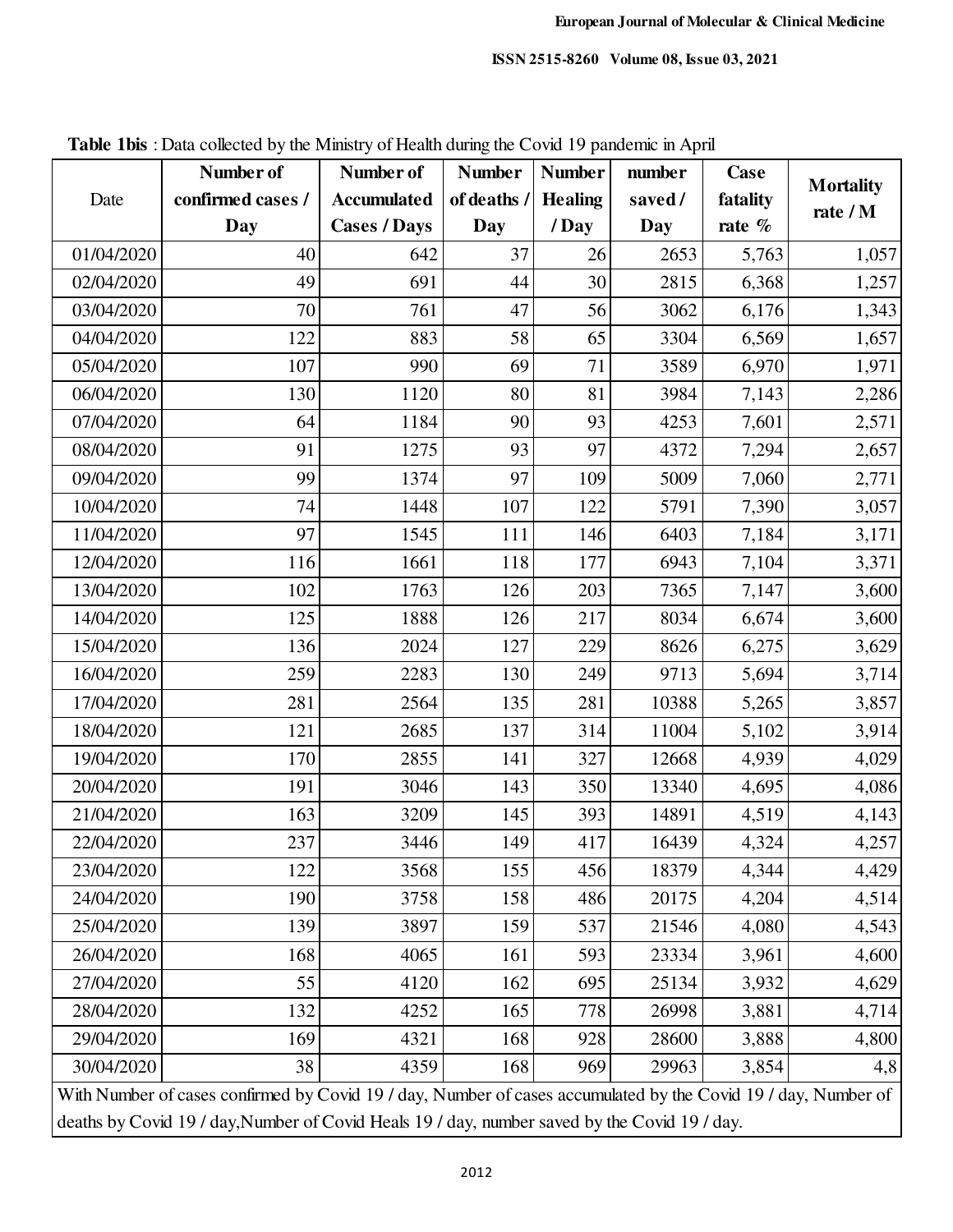#### **ISSN 2515-8260 Volume 08, Issue 03, 2021**

| <b>• Lethality rate</b> $\%$ = Number of deaths $\div$ Cumulative number of infected people $*$ 100.   |
|--------------------------------------------------------------------------------------------------------|
| • <b>Mortality rate</b> / <b>Million</b> = Number of deaths $\div$ Number of population (35, 000,000). |

#### **2.1 Computational methods**

The XLSTAT-Time Series Analysis module has been developed to provide XLSTAT 2018 users with a powerful solution for time series analysis and forecasting.

XLSTAT-Time Series Analysis functions provide you with outstanding tools to find out the degree of dependence between the values of a time series, to discover trends - seasonal or not, to apply specific pretreatments such as the Autoregressive Moving Average variants and finally to build predictive models [8].

The models of the ARIMA family allow to represent in a synthetic way phenomena that vary with time, and to predict future values with a confidence interval around the predictions.

The mathematical writing of the ARIMA models differs from one author to the other. The differences concern most of the time the sign of the coefficients. XLSTAT is using the most commonly found writing, used by most software.

An ARIMA model is labeled as an ARIMA model (p, d,q), wherein:

- p is the number of autoregressive terms;

- d is the, number of differences; and

- q is the number of moving averages.

The autoregressive process. Autoregressive models assume that Yt is a linear func-tion of the preceding values and is given by equation (1)

 $Yt = c + \Phi(Y(t-1) + \varepsilon t$  (1)

Literally, each observation consists of a random component (random shock,  $\varepsilon$ ) and a linear combination of the previous observations. Φ1 in this equation is the self-regression coefficient.

#### **3. RESULTS**

#### **3.1Descriptive analysis**

(**Figure 1**) represents the descriptive analysis of the data collected by the Ministry of Health during the months of March and April.

The growth in cumulative Covid-19 cases reached a maximum of 4321.

The growth of cured cases of Covid-19 has reached a maximum of 969. It seems that the number of cured cases and the number of confirmed cases are correlated with each other.

The time series "mortality rate / fatality rate" seems to converge towards the series "the death / reported rate". The latter is stable around 4.257%.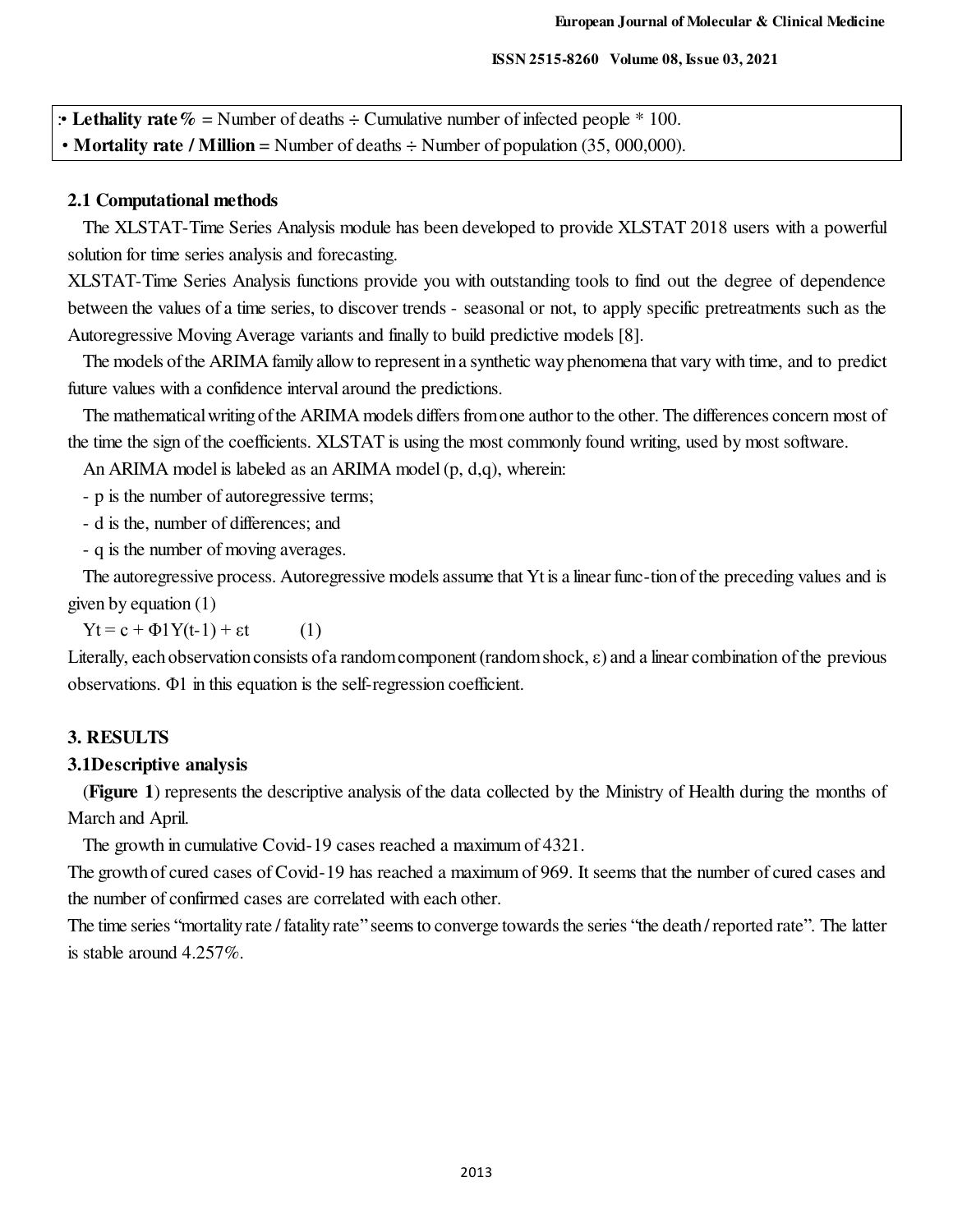

 **ISSN 2515-8260 Volume 08, Issue 03, 2021**

Figure 1 : Evolution of declarations of cumulative cases, number of deaths, number of cured, fatality rate and

## **3.2 ARIMA model**

 **(Table 2**) provides simple statistics for the selected series. It allows assessing the quality of the model after optimization. These different indices allow you to compare the different models with each other.

XLSTAT allows including explanatory variables in the ARIMA model. In our case, we used OLS, which is a classic linear regression model that is fitted to the data, and then the residuals are modeled through the (S) ARIMA model.

| Adjustment                                      | <b>RMCE</b> | <b>Model equation</b>                             | <b>Validatio</b>                                       | <b>Iteratio</b> | <b>Foreca</b> |  |  |  |  |  |
|-------------------------------------------------|-------------|---------------------------------------------------|--------------------------------------------------------|-----------------|---------------|--|--|--|--|--|
| coefficients                                    |             |                                                   | n                                                      | n               | st            |  |  |  |  |  |
| AR(1);(1,0,0)<br>(Figure 1)                     | 151,588     | 1616,201<br>Yt<br>$=$<br>+0,951 $Y_{(t-1)}$       | 10                                                     | 1000            | 60 days       |  |  |  |  |  |
| $AR(9)$ ; $(9,0,0)$<br>(Figure 2)               | 144,384     | $Yt = 1483,266 - 0,041$<br>$Y_{(t-1)}$            | 20                                                     | 1000            | 60 days       |  |  |  |  |  |
| $AR(10)$ and<br>AM(1);<br>$(10,0,1)$ (Figure 3) | 35,098      | $Yt=1850,791-0,044$<br>$Y_{(t-1)}+0,484_{(t-60)}$ | 10                                                     | 501             | 60 days       |  |  |  |  |  |
|                                                 |             |                                                   | <b>RMSE:</b> The root mean square of the errors (RMSE) |                 |               |  |  |  |  |  |

**Table 2:** ARIMA model parameters for the number of cumulative cases in Cov-19

# **4. DISCUSSION**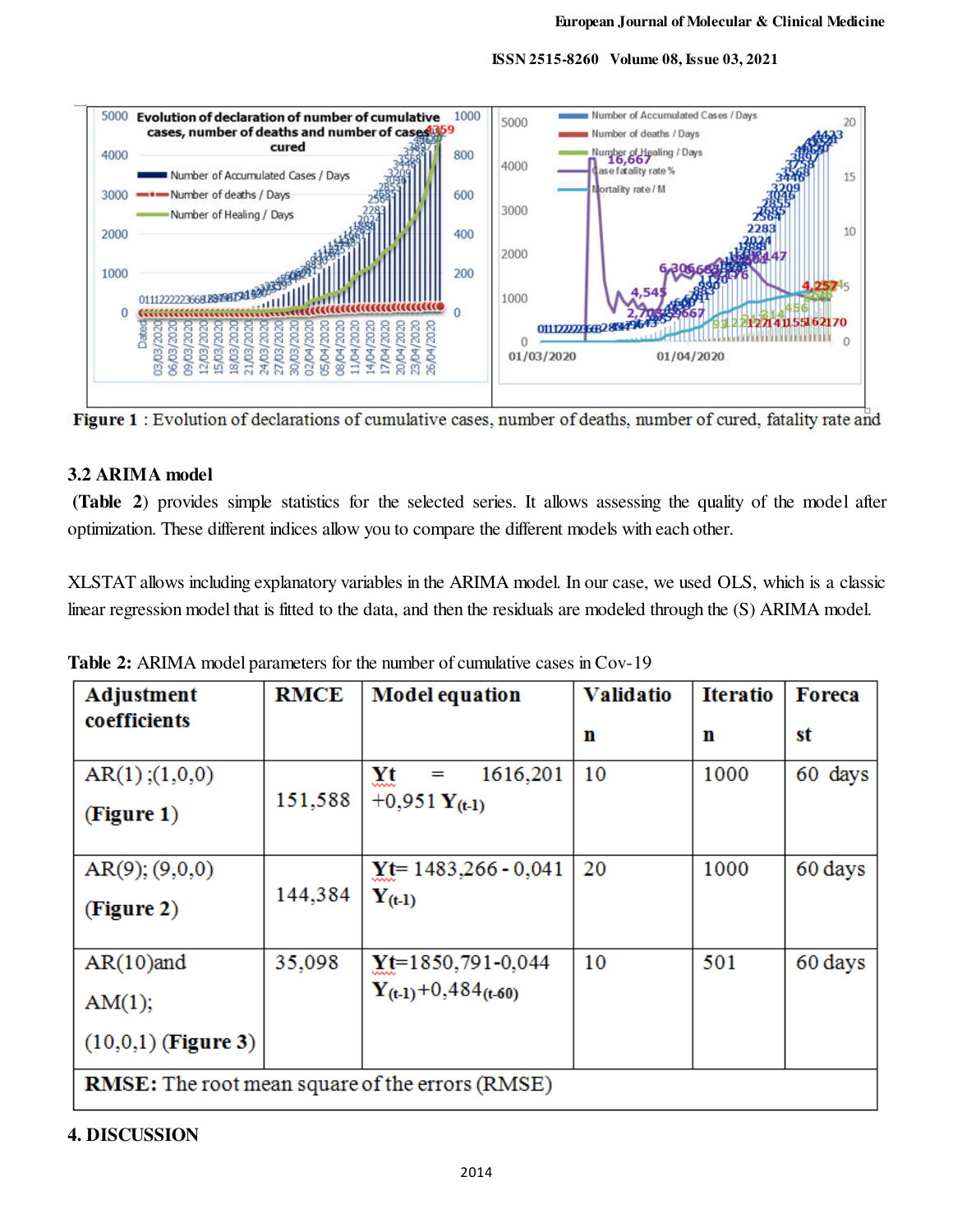**ARIMA model (1,0,0): (Figure 2)** shows the ARIMA model  $(1,0,0)$  named  $(p, q, d)$  with q, d equal to zeros however the given model is called Auto Regressive Model AR (1) coefficient of order 1 of the polynomial Yt, according to the following model:

$$
Y_t = c + \varphi_1 Y_{(t\text{-}1)} + \varphi_2 Y_{(t\text{-}S)} + \epsilon t
$$

The preliminary estimate is according to Yule-Walker,

Optimization: Likelihood (Convergence = 0.00001 / Iterations = 500, with a 60-day Prediction.

The constant  $C = 1616,201$ ;  $AR(1) = 0.951, (\varphi_1 = 0.951 \le 1$  and positive.

the slope coefficient  $\phi_1$  is positive and less than 1 in magnitude (Y is stationary), the model describes mean-reverting behavior in which next period's value should be predicted to be  $\phi_1$  times as far away from the mean as this period's value [ 9].



Figure 2: ARIMA model (9.0,0) of the number of cases accumulated by the Covid-19 per day and the residues of the cumulative cases

**ARIMA model (9.0,0): (Figure 3**) presents the ARIMA model (9,0,0) with q, d equal to zeros, the given model is called Auto Regressive model AR (1) coefficient of order 9 of the polynomial Yt, according to the following model:

$$
Yt = 1483.266 - 0.041 Y_{(t-1)}
$$

The preliminary estimate by the Yule-Walker equations,

Optimization: Likelihood (Convergence  $= 0.00001$  / Iterations  $= 500$  with a 60-day Prediction. The constant C  $=$ 1483.266 different from zero, **AR** (1) = - 0.044. (**φ1** = - 0.044 <1 and negative.

**ϕ1** is negative, it predicts mean-reverting behavior with alternation of signs, ϕ1, it also predicts that Y will be below the mean next period if it is above the mean this period [9].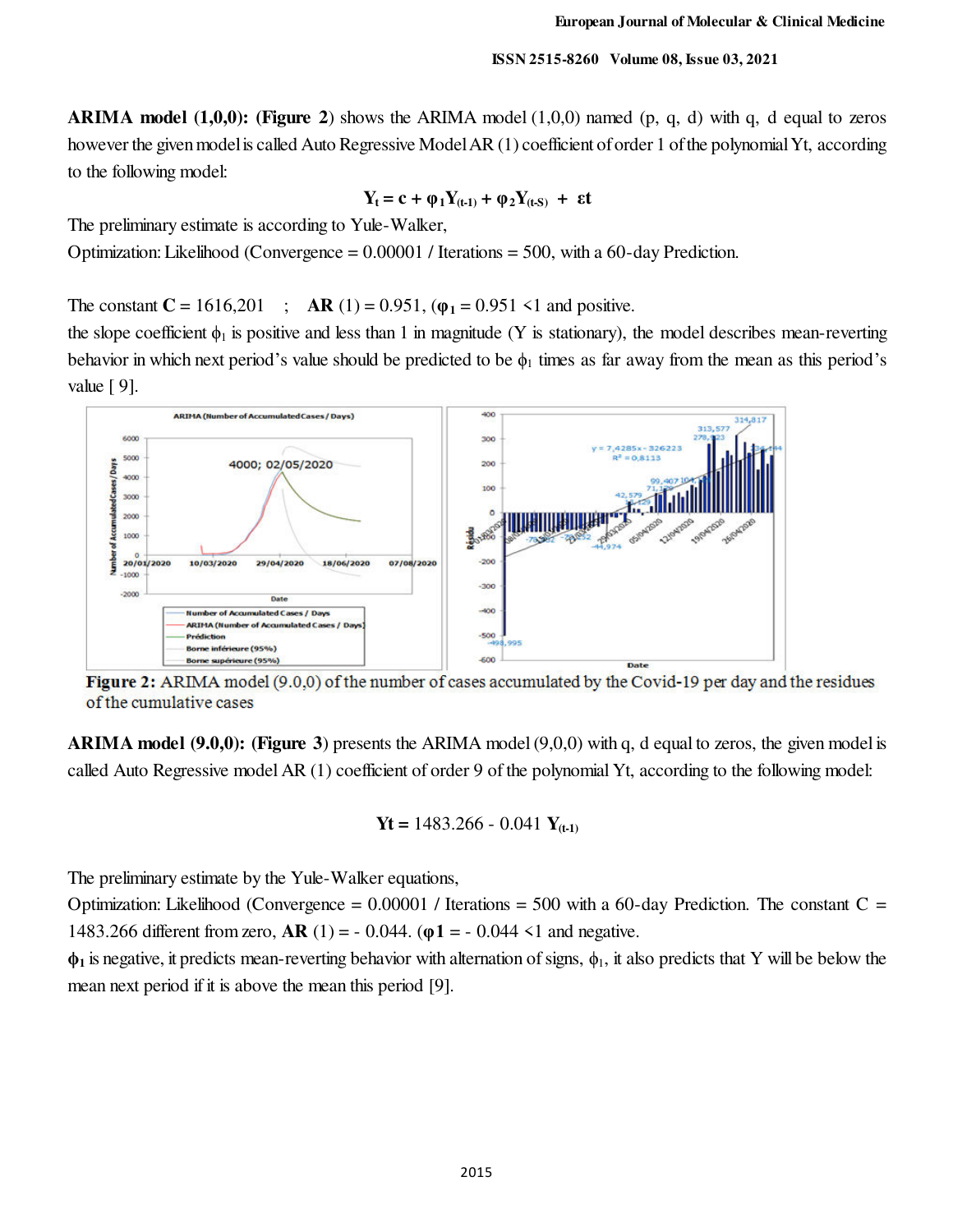**ISSN 2515-8260 Volume 08, Issue 03, 2021**



Figure 3: ARIMA model (9.0,0) of the number of cases accumulated by the Covid-19 per day and the residues of the cumulative cases

**ARIMA model (10,0,1): (Figure 4**) presents the ARIMA model (10,0,1) with d equal to zeros and  $d = 1$ , the given model is called Auto Regressive model AR (10) coefficient of order 10 of the polynomial Yt, according to the model following:

$$
Yt=1850,791-0,044Y_{(t-1)}+0,484_{(t-60)}
$$

The parameters MA(1) and AR(10) are significantly different from 0, their 95% confidence interval not including the value 0. The confidence intervals are calculated on the basis of the Hessian matrix after optimization with (MA (1) Adjustment coefficients).

The preliminary estimate is according to Yule-Walker,

Optimization: Likelihood (Convergence = 0.00001 / Iterations = 500, with a Prediction of 60. The constant  $C = 35.098$ , AR (10) = 0.044, MA (1) = 0.484  $\varphi_1 = 0.044 \le 1$  positive



Figure 4: ARIMA model (10,0,1) of the number of cases accumulated by Covid-19 per day and the residues of the cumulative cases

The prediction curve shown in green in (**Figures 2)** and (**Figure 3**) indicates an epidemiological peak of around 4000 cumulative cases Covid-19 d according to the date 02/05/2020.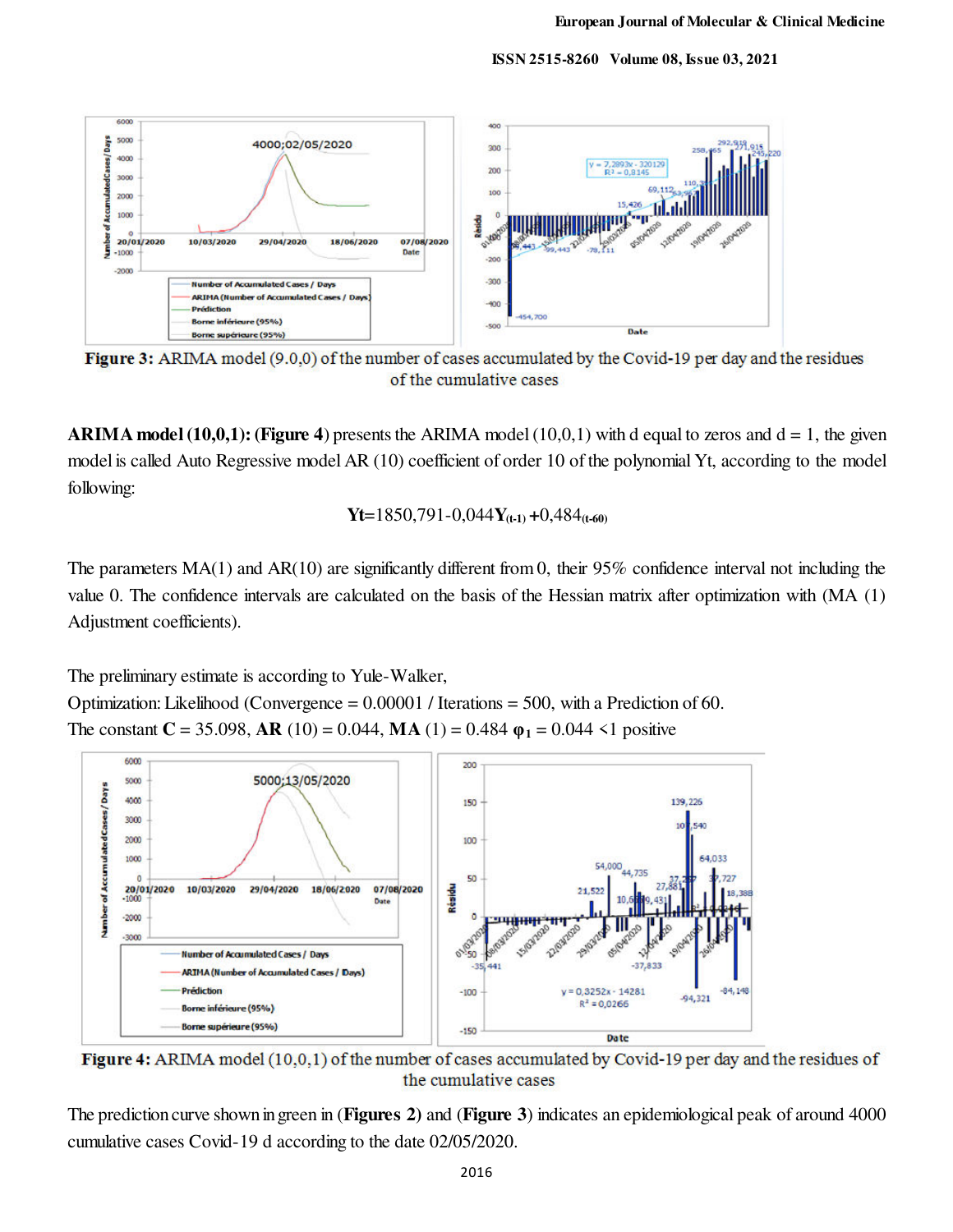**(Figure 2)** of (**Figure 3**) gives us an infinite plateau from 06/29/2020, however (**Figure 2)** and (**Figure 3)** do not give us a good prediction.

We note that for the ARIMA model (10,0,1) of (**Figure 4**)we have a good forecast. This is illustrated by the curve indicated in green (**Figure 4**) which tends towards the horizontal axis coinciding with the end of June 2020 with a forecast epidemiological peak of 5000 cases accumulated by Covid-19 the 13/05/2029.

However, for the upper bound (95%) illustrated in gray we predict an epidemiological peak.

Of 6000 cumulative cases Covid-19 according to the forecast date of 5/24/2020 with an end of confinement of a date of 7/15/2020.

For the lower bound (95%) also shown in gray, we predict an epidemiological peak of 4548 cumulative cases Covid-19 d according to the forecast date of 05/01/2020 with an end of confinement of a date of 06/10/2020.

**Comparison of the end of confinement** : Our results coincide well with those reported by [10]. SUTD Data-Driven Innovation Lab |ddi.sutd.edu.sg[10].

We referred to Luo, Jianxi (2020), When will Covid-19 end. The Prediction is based on the data in (**Table 3**) below:

| <b>Countries</b> | <b>Turning Date</b> | 97%<br>End     | End 99%      | End 100%        |
|------------------|---------------------|----------------|--------------|-----------------|
|                  |                     | (sorted by)    |              |                 |
| <b>Morocco</b>   | $24$ -Apr-20        | $1-J$ un- $20$ | $13$ -Jun-20 | $30$ -Jul-20    |
| <b>Italy</b>     | $29-Mar-20$         | 8-May-20       | $21-May-20$  | $25-Aug-20$     |
| <b>France</b>    | $3-Apr-20$          | $6$ -May-20    | $18-May-20$  | $5 - Aug-20$    |
| Egypt            | $18$ -Apr-20        | 20-May-20      | 30-May-20    | $8-Jul-20$      |
| Iran             | $1-Apr-20$          | 20-May-20      | $9-Jun-20$   | $22$ -Oct- $20$ |

**Table 3:** Data-based Prediction Table (as of April 26, 2020) [10]

## **5. CONCLUSION**

Morocco was one of the first countries to prepare to deal with this pandemic.

He noted that the national epidemiological watch and surveillance system follows all the news and information related to this virus.

The trials of the ARIMA (1,0,0), ARIMA (9,0,0) and ARIMA (10,0,1) models were considered to be the best suited to provide a possible model for predicting the number of positive cases by the Covid-19 for two months of prediction. However, the ARIMA model (10,0,1) we predicts the best model with an end of confinement expected at the end of June 2020 with an epidemiological peak of 5000 cases cumulated by Covid-19 on 05/13/2029.

The results also indicate that Covid-19 cases will continue to occur in the near future if the appropriate response measures are not taken in time.

The potential implication of this study is that by developing forecasting models we predict in advance the number of cases confirmed by the Covid-19 virus to undertake preventive and control measures in order to effectively plan for containment, spraying insecticides and public awareness.

The study also provided a model for planning and allocating the appropriate resources to maintain a steady decline and fight the Covid-19 virus.